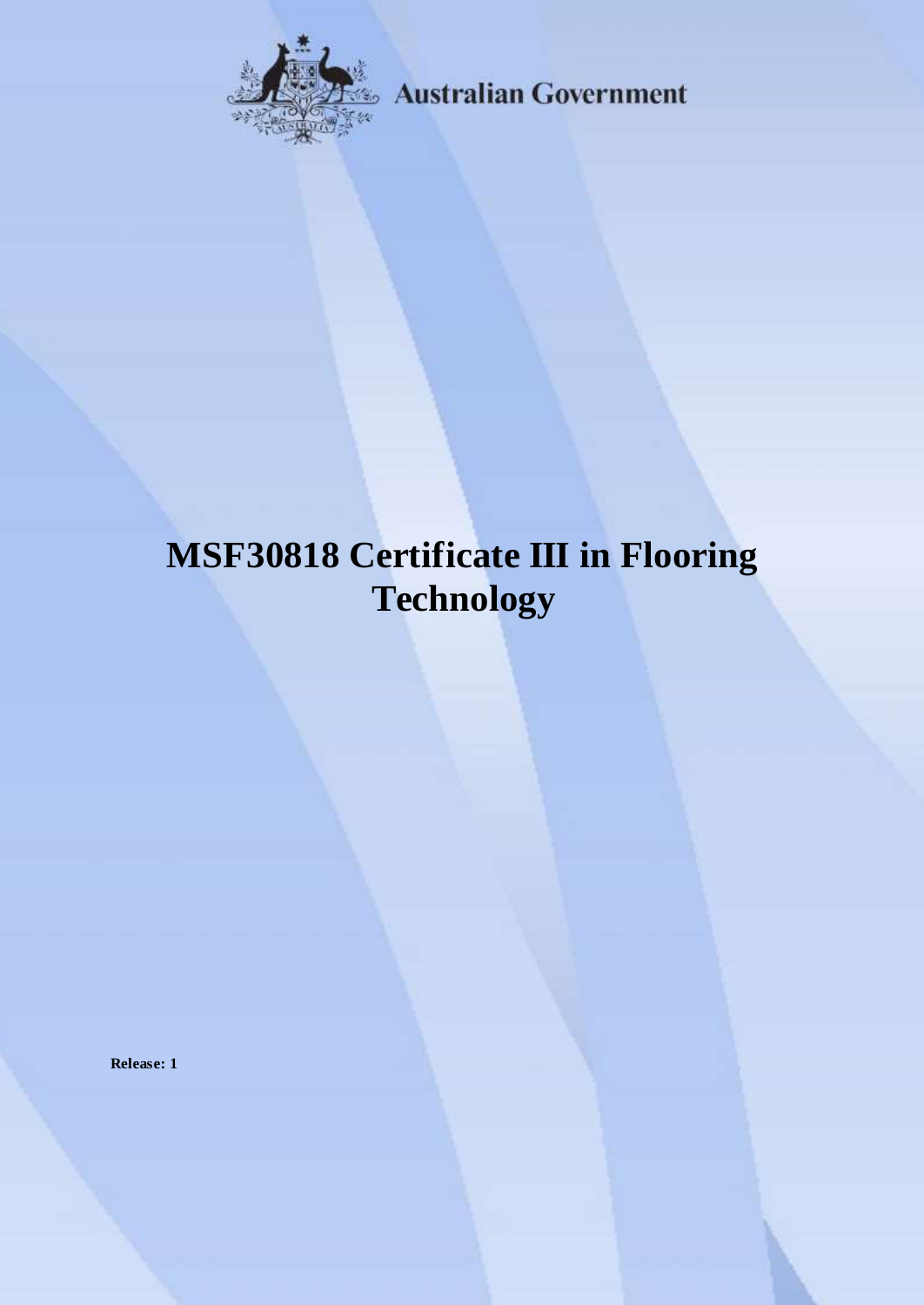### **MSF30818 Certificate III in Flooring Technology**

### **Modification History**

Release 1. Supersedes and is not equivalent to MSF30813 Certificate III in Flooring Technology.

### **Qualification Description**

This qualification reflects the role of flooring technicians who install floors or flooring materials in residential or commercial premises. Floors and flooring materials may be carpet, timber, vinyl, resilient, resin or concrete. Flooring technicians use a range of technical knowledge to perform skilled work involving known routines, methods and procedures. They use discretion and judgement to adapt and transfer their skills and knowledge to different job needs and take responsibility for their own work.

In some states and territories, this qualification is linked to licensing requirements for the installation of timber floors. In addition, licensing or regulatory requirements may apply to the use of some units in this qualification in some jurisdictions. Local regulations should be checked for details.

### **Entry Requirements**

There are no entry requirements for this qualification.

## **Packaging Rules**

#### **Total number of units = 24**

- 12 core units
- **12** elective units, consisting of:
	- **at least 8 units in any combination from A, B, C or D**
	- up to 4 units from Groups A, **B, C, D, E or,** any endorsed Training Package or accredited course – these units must be relevant to the work outcome, and if imported from other Training Packages, must be units first packaged in a Certificate III level qualification or higher.

Units selected from other Training Packages and accredited courses must not duplicate units available within this qualification.

Any combination of electives that meets the rules above can be selected for the award of the Certificate III in Flooring Technology. Where appropriate, electives may be packaged to provide a qualification with a specialisation.

Packaging for each specialisation

At least 7 Group A electives must be selected for the award of MSF30818 Certificate III in Flooring Technology (Carpet)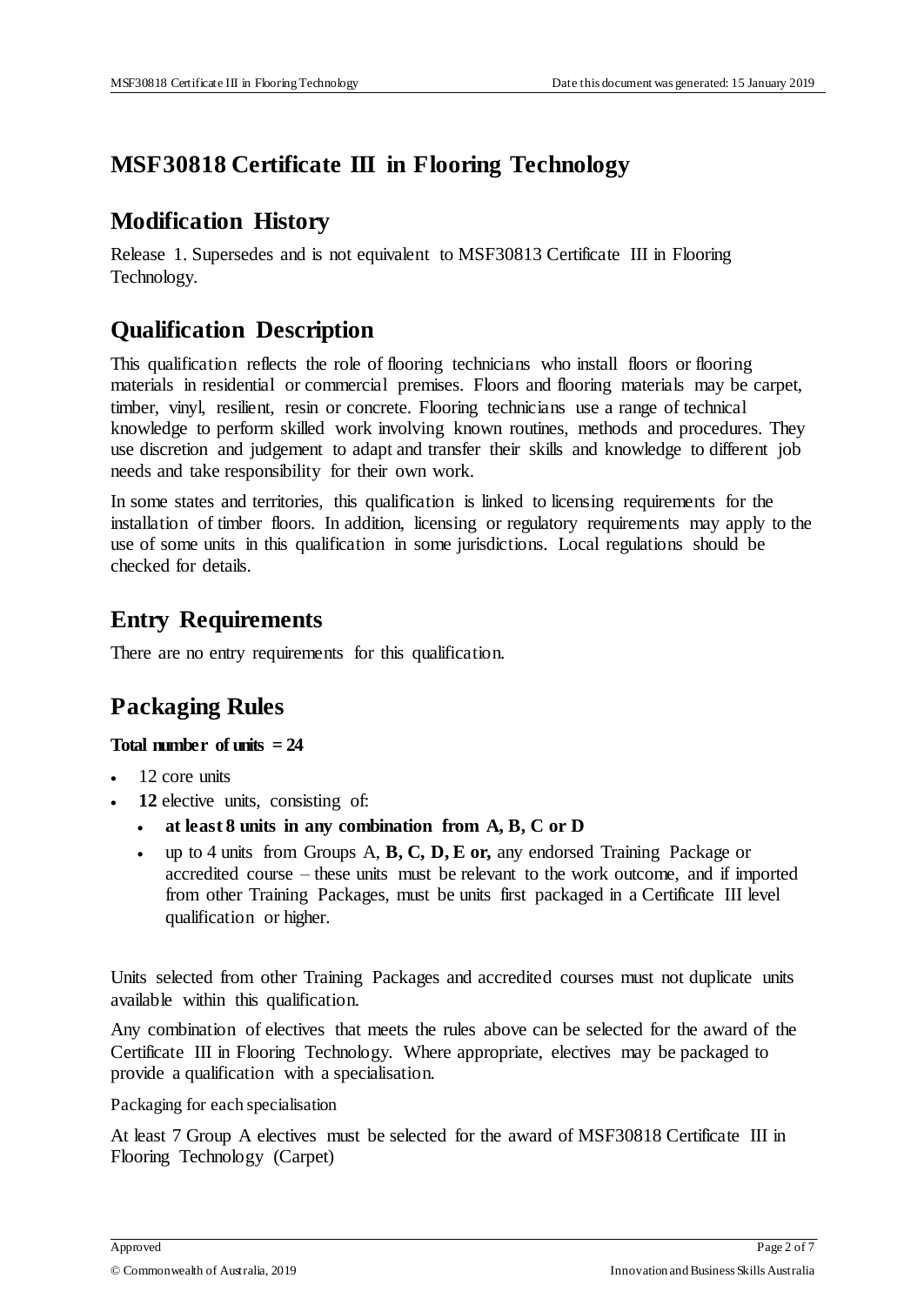All 8 Group B electives must be selected for the award of MSF30818 Certificate III in Flooring Technology (Resilient)

All 7 Group C electives must be selected for the award of MSF30818 Certificate III in Flooring Technology (Resin)

At least 8 Group D electives must be selected for the award of MSF30818 Certificate III in Flooring Technology (Timber)

CORE UNITS

| CPCCWHS1001      | Prepare to work safely in the construction industry                |
|------------------|--------------------------------------------------------------------|
| <b>MSFFL2030</b> | Receive and prepare flooring materials                             |
| <b>MSFFL2032</b> | Select, prepare and apply moisture barriers to concrete subfloors  |
| MSFFL2034        | Prepare subfloors with cementitious coating applications           |
| <b>MSFFL3052</b> | Plan and cost flooring technology work                             |
| <b>MSFFL3053</b> | Establish and maintain a safe flooring technology work environment |
| MSFFL3054        | Assess flooring installation sites                                 |
| <b>MSFGN2001</b> | Make measurements and calculations                                 |
| MSFGN3001        | Read and interpret work documents                                  |
| MSMSUP102        | Communicate in the workplace                                       |
| MSMSUP106        | Work in a team                                                     |
| <b>TLID2003</b>  | Handle dangerous goods/hazardous substances                        |
|                  |                                                                    |

#### ELECTIVE UNITS

Group A: Carpet

| MSFFL2036        | Install soft carpet underlays and gripper accessories                     |
|------------------|---------------------------------------------------------------------------|
| MSFFL2037        | Install unpatterned tufted carpet                                         |
| MSFFL3059        | Install carpet tiles                                                      |
| MSFFL3060        | Install adhesive fixed carpet                                             |
| <b>MSFFL3061</b> | Install commercial carpet                                                 |
| MSFFL3062        | Install patterned and custom designed carpet                              |
| MSFFL3063        | Install synthetic floor coverings to sports facilities and outdoor spaces |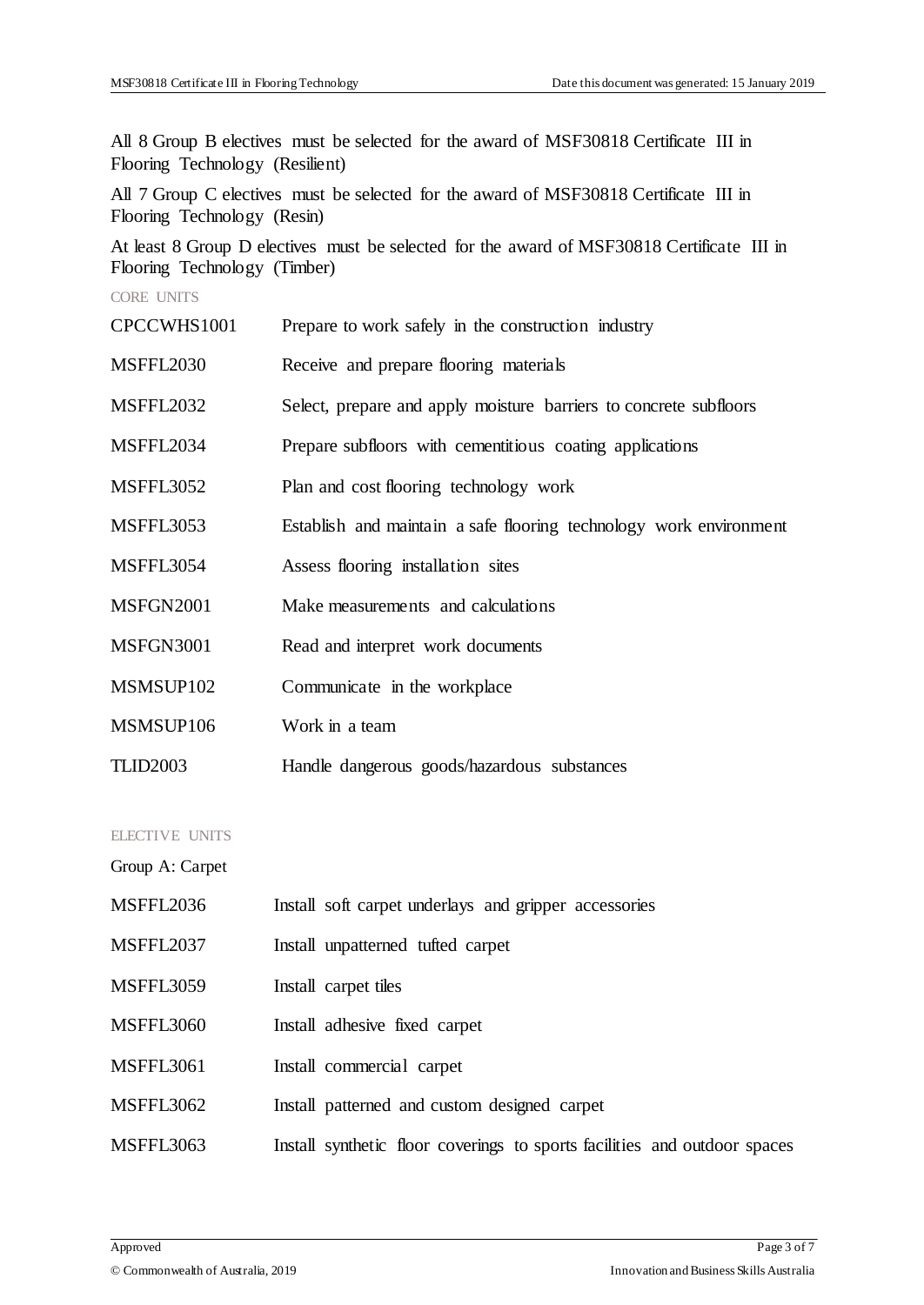#### MSFFL3064 Install carpet to custom design stairs

Group B: Resilient

| <b>MSFFL2038</b> | Install lay flat vinyl floor coverings                                            |
|------------------|-----------------------------------------------------------------------------------|
| <b>MSFFL3065</b> | Install resilient tiles                                                           |
| <b>MSFFL3066</b> | Install linoleum floor coverings                                                  |
| <b>MSFFL3067</b> | Complete large scale and complex vinyl flooring installations                     |
| <b>MSFFL3068</b> | Install resilient floor coverings using custom designs and decorative<br>finishes |
| <b>MSFFL3069</b> | Install rubber floor coverings                                                    |
| MSFFL3070        | Install resilient sheet to walls                                                  |
| <b>MSFFL3071</b> | Install anti-static and conductive resilient floor coverings                      |
|                  |                                                                                   |
| Group C: Resin   |                                                                                   |
| MSFFL2035        | Mechanically prepare surfaces for installation of flooring materials              |
| <b>MSFFL3072</b> | Mix and apply thin-film rollcoat resin flooring systems                           |
| <b>MSFFL3073</b> | Mix and apply thin-film broadcast resin flooring systems                          |
| MSFFL3074        | Mix and apply self-levelling resin flooring systems                               |
| <b>MSFFL3075</b> | Mix and apply trowel-applied resin flooring systems                               |
| <b>MSFFL3076</b> | Mix and apply high-build decorative resin flooring systems                        |
|                  |                                                                                   |

MSFFL3077 Prepare subfloors for resin flooring systems

Group D: Timber

| Match and make up colours |
|---------------------------|
|                           |

- MSFFL2039 Install laminate flooring
- MSFFL2040 Install engineered timber flooring
- MSFFL2042 Nail strip timber flooring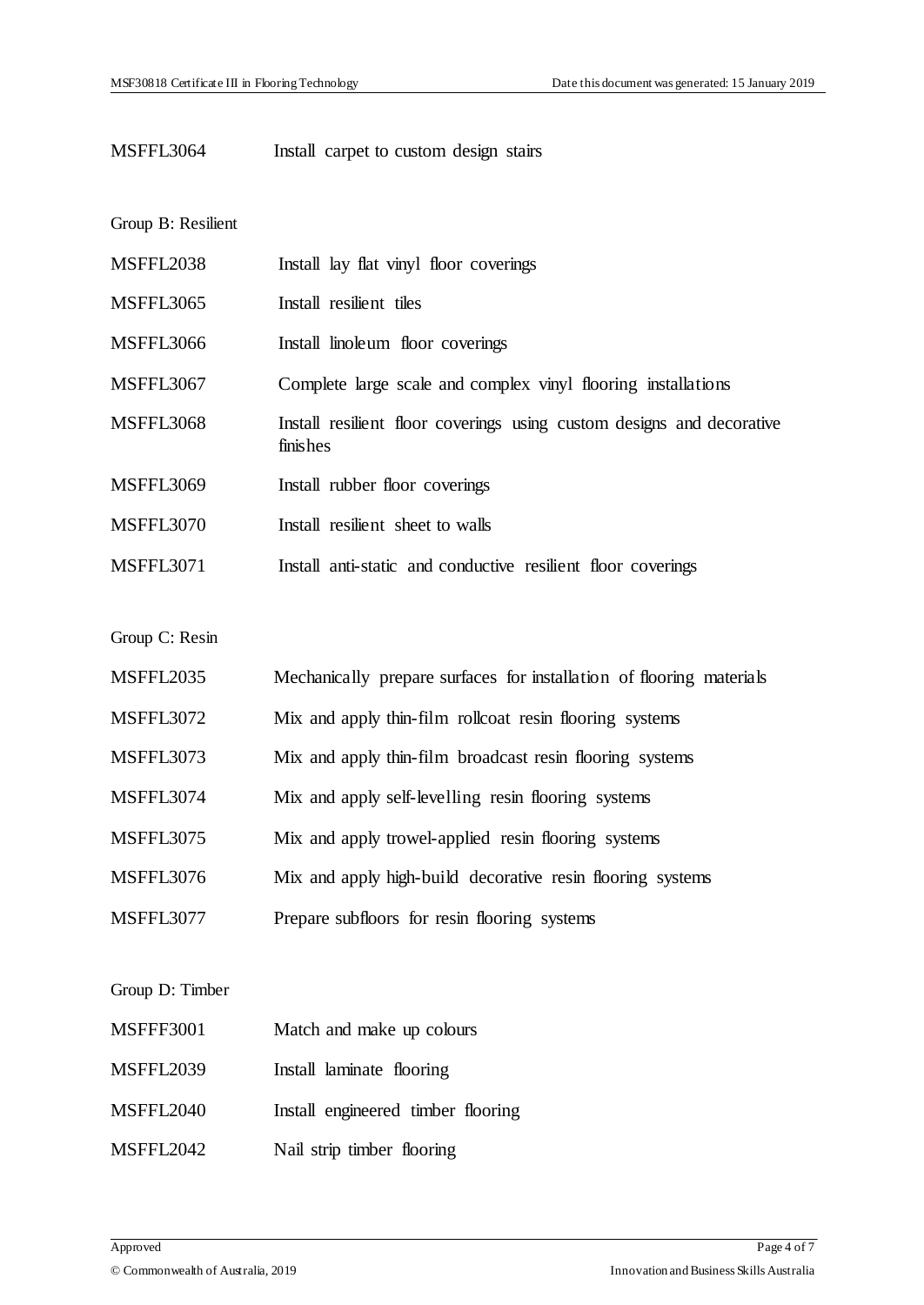| MSFFL2043        | Install expansion joints                                                      |
|------------------|-------------------------------------------------------------------------------|
| MSFFL2044        | Install mouldings and edge trims to timber floors                             |
| <b>MSFFL2045</b> | Coarse sand timber flooring                                                   |
| <b>MSFFL3078</b> | Install direct stick timber flooring                                          |
| <b>MSFFL3079</b> | Adapt and apply custom designs to timber flooring                             |
| <b>MSFFL3080</b> | Install timber flooring materials to stairs                                   |
| <b>MSFFL3081</b> | Install block parquetry flooring                                              |
| <b>MSFFL3082</b> | Install cork tiles                                                            |
| <b>MSFFL3083</b> | Install patterned and mosaic parquetry flooring                               |
| MSFFL3084        | Install sprung timber flooring                                                |
| <b>MSFFL3085</b> | Install battens or plywood in preparation for strip timber                    |
| <b>MSFFL3087</b> | Plan and implement maintenance of timber, laminate and engineered<br>flooring |
| <b>MSFFL3088</b> | Install timber flooring to joists                                             |
| <b>MSFFL3089</b> | Apply solvent-based coatings to timber floors                                 |
| <b>MSFFL3090</b> | Apply water-based coatings to timber floors                                   |
| <b>MSFFL3091</b> | Apply oil-based coatings to timber floors                                     |
| <b>MSFFL3092</b> | Apply composite-based coatings to timber flooring                             |
| <b>MSFFL3093</b> | Apply emulsion wax to timber flooring                                         |
| MSFFL3094        | Apply stains and fillers to timber flooring                                   |
| <b>MSFFL3095</b> | Fine sand timber flooring                                                     |
| <b>MSFFL3096</b> | Edge sand timber flooring                                                     |
| <b>MSFFL3097</b> | Sand cork flooring                                                            |
| <b>MSFFL3098</b> | Sand and fill parquetry flooring                                              |
| <b>MSFFL3099</b> | Apply finishes to cork flooring                                               |
| MSFFL3101        | Install bamboo flooring                                                       |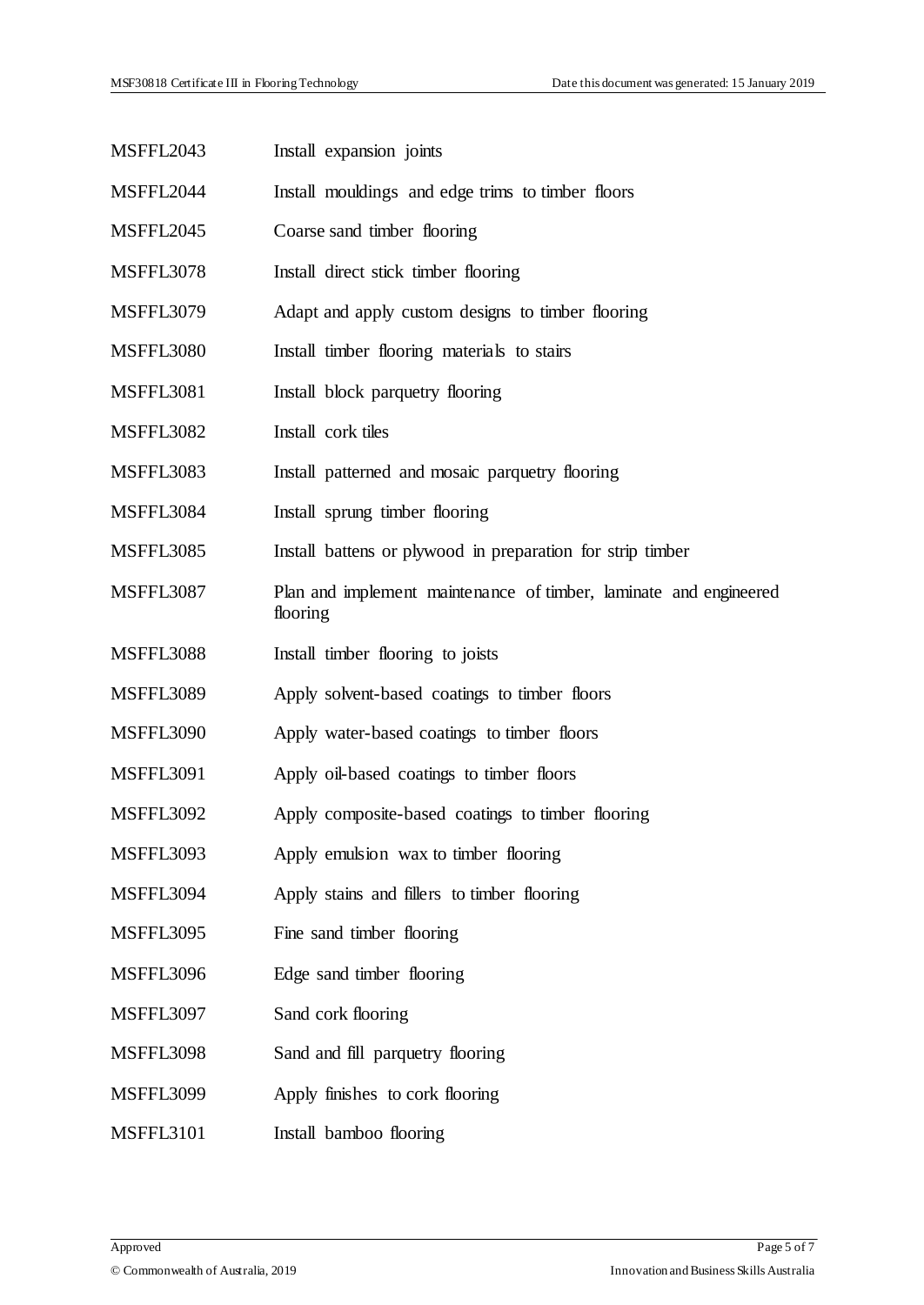Group E

| BSBCUS301             | Deliver and monitor a service to customers                                               |
|-----------------------|------------------------------------------------------------------------------------------|
| BSBSMB401             | Establish legal and risk management requirements of small business                       |
| BSBSMB404             | Undertake small business planning                                                        |
| CPCCOHS2001A          | Apply OHS requirements, policies and procedures in the construction<br>industry          |
| CPCCWP3002A           | Apply waterproofing process to internal wet areas                                        |
| <b>MEM30031A</b>      | Operate computer-aided design (CAD) system to produce basic design<br>elements           |
| <b>MSFFL2031</b>      | Remove existing floor coverings                                                          |
| <b>MSFFL2033</b>      | Install hard underlays                                                                   |
| <b>MSFFL2041</b>      | Install impact and sound absorption underlay                                             |
| <b>MSFFL3055</b>      | Respond to complaints about flooring installations                                       |
| <b>MSFFL3056</b>      | Polish concrete floors                                                                   |
| <b>MSFFL3057</b>      | Select and fit diamond polishing tools for concrete surface preparation<br>and polishing |
| <b>MSFFL3058</b>      | Provide advice to customers on flooring products                                         |
| <b>MSFFL3100</b>      | Apply densifiers and sealers to concrete surfaces                                        |
| <b>MSFFT4009</b>      | Match furnishing styles and materials to customer requirements                           |
| MSS402051             | Apply quality standards                                                                  |
| TAEDEL301             | Provide work skill instruction                                                           |
| TAEDEL <sub>404</sub> | Mentor in the workplace                                                                  |

# **Qualification Mapping Information**

No equivalent qualification.